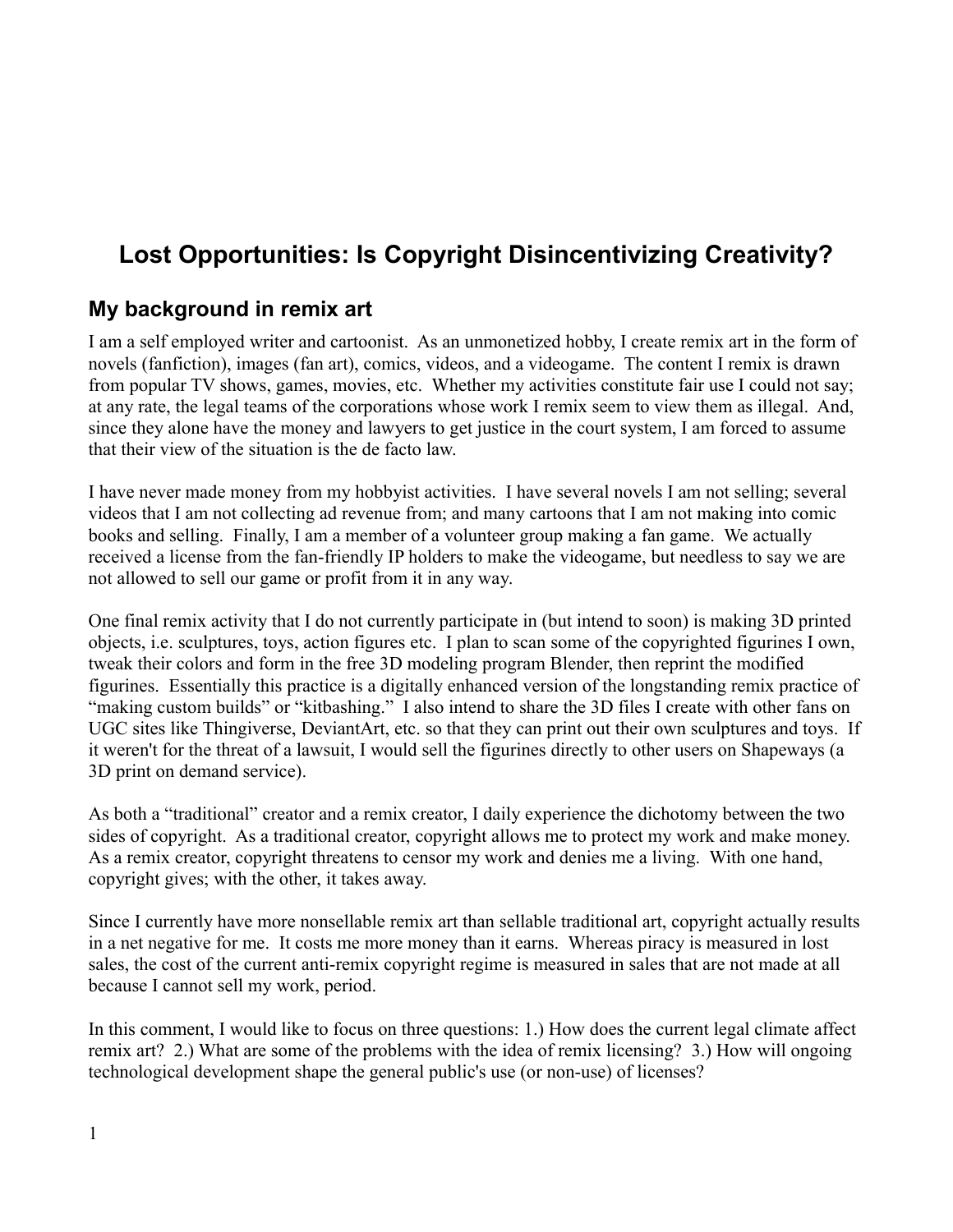# **A failed licensing model for remix art**

Before discussing some of the ways in which remix art can be encouraged to thrive, I would like to discuss a recent failed attempt to monetize fanfiction, aka "fanfic." Fanfic is a popular form of writing in which writers create new stories about existing copyrighted characters such as Luke Skywalker or Frodo. An analysis of Amazon's failure to monetize fanfic will be helpful in understanding some of the problems with licensing.

Recently the book, Fifty Shades of Grey became a megabestseller. The remarkable thing about the book is that it was actually "barcode-stripped" Twilight fanfiction—i.e. fanfic in which the names of the characters and settings had been altered so as to conceal the book's origins as an illegal remix work. Publishers immediately realized that if Stephenie Meyer, the author of Twilight, had been able to collect a percentage of the profits made by the author of Fifty Shades of Grey, she (and her publisher) could have made a tidy profit. At this point, publishers began to consider how to make money off of fanfiction.

Amazon, the internet sales giant, came up with a method by which IP holders could license their IP to fanfic writers in a standardized way. The idea was that writers could sign up for a free license with Amazon and sell their fanfics through the Kindle Worlds program. The conditions were these: Amazon would examine the fanfic to ensure quality, appropriateness, and legality; Amazon would choose the price at which to sell the author's fanfic; and, depending on the story's length, Amazon would collect either 65 or 80% of the author's profits for themselves and the IP holder. The author would also give up many rights to Amazon in perpetuity, with license terms that were widely seen as exploitative by author's rights advocates.

Some noted that Amazon appeared to be taking advantage of the questionable legal status of fanfic in order to force authors to accept poor terms. (By comparison to the above deal, Amazon will give 70% royalties to authors of non-remix stories, taking only a 30% cut for themselves.) Copyright law grants IP holders a legal monopoly on the reuse of their IP; as such, remix artists have no recourse but to accept whatever terms copyright holders demand, even if those demands would be considered unfair or unreasonable in a free market. And not only can IP holders deny remix artists the means to sell their work: they can also charge them with copyright violations; sue them for unrealistically high statutory damages; and even secure a judicial order for the artist's work to be destroyed. Perhaps it was this complete lack of rights that led one commentator on the situation to call remix artists "an artistic underclass."

After several months of operation, Amazon's Kindle Worlds marketplace does not show the continuous, exciting UGC activity of a typical fanfic site. If the website were a playground, the Kindle Worlds market would have five quiet, clean, polite children carefully playing together while helicopter parents hovered overhead. Meanwhile, at the community-run fanfic site across the road, mobs of screaming children are climbing unsupervised over the swingsets and throwing gravel at each other. Whatever Amazon has created, there is no life in it. Why is this?

No one goes to Amazon to enjoy themselves or talk with their friends. On a real fanfic site, there are writing contests and games, other fans to chat with, free daily story updates from your favorite authors, instant reviews and "likes" on your work, feedback from "beta readers" who provide advice on how to improve your story, discussion groups where you can trade ideas with fellow fans, a huge free archive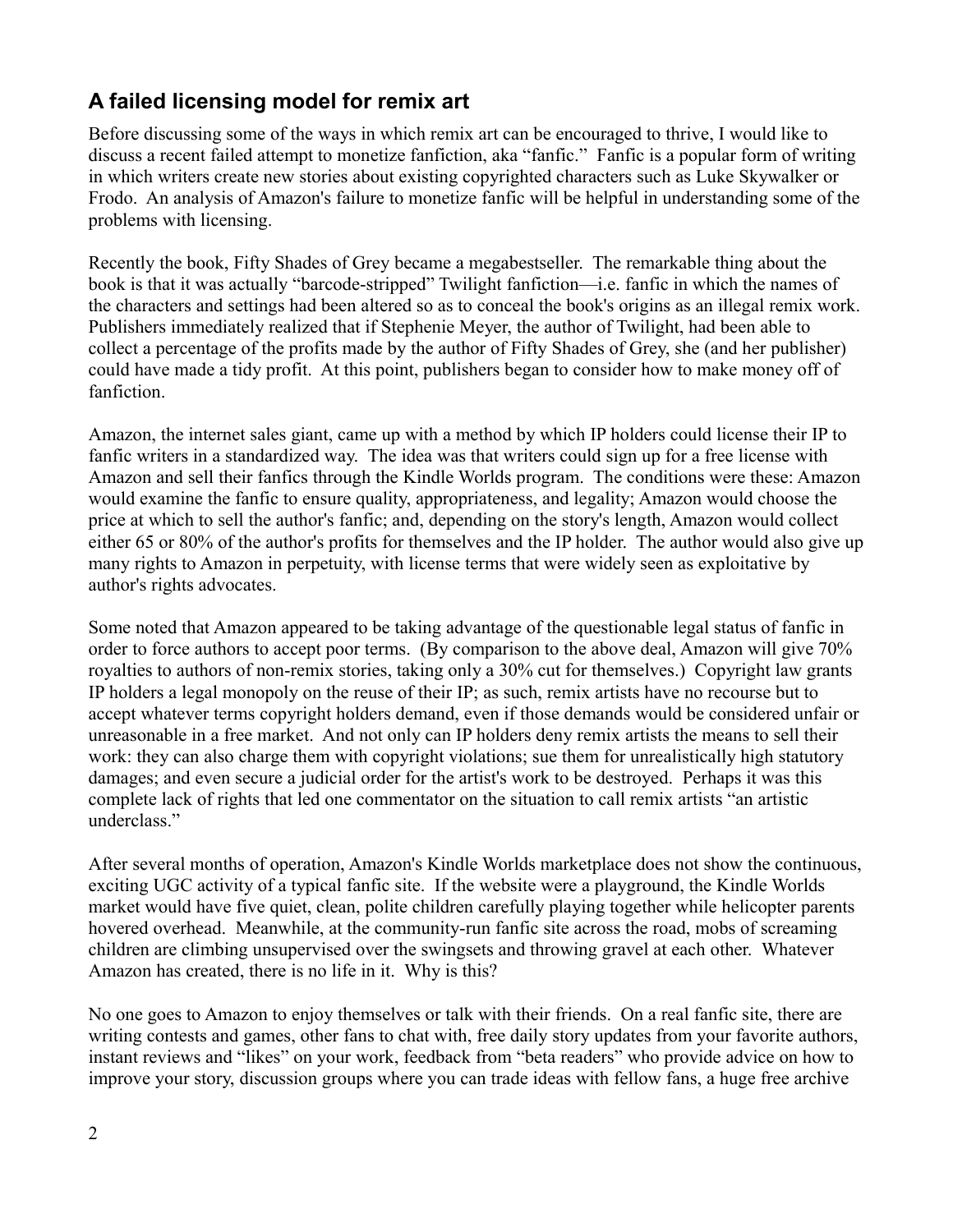of previously published work to browse through, constantly updated user blogs, group writing projects, and more. Amazon doesn't have any of that. They just *sell books*. This is the main reason why Amazon has not succeeded in monetizing the fanfic marketplace: when authors were presented with the choice between publishing with Amazon for money or publishing on fanfic sites for rewards like social engagement, entertainment and attention, they overwhelmingly chose the latter alternative. It will take more than a license to truly monetize fanfics. A working monetization solution will also need to provide a complete social experience for the writers.

Of course, there is no reason why a corporation such as Walt Disney or DC Comics could not create their own fanfiction portal, complete with all the features one expects from such a site. They could then offer a fanfic license and collect a cut of the profits from any authors publishing through their site. However, there are reasons why they might be reluctant to do so. Furthermore, there are also reasons why fans might be reluctant to frequent such sites or buy fanfiction from them.

There was a time when Walt Disney would not depict handicapped or sick people in its comics because they believed it would detract from the idealized world they were trying to create. Clearly, Walt Disney cares a great deal about their public image. Imagine, if you will, that you are a young person visiting the official Walt Disney fanfic portal. You open a G-rated story with five stars, and discover that it tells the tale of how--despite initial conflict--the Little Mermaid falls in love with Ursula the Sea Witch, and also Snow White, and the three of them live happily ever after in a polygamous marriage. The story contains no explicit content; it is simply a three-way homosexual romance, nothing out of the ordinary in the world of fanfic. In the Supernatural fandom, where the two main characters are brothers, the brothers are often shown as being in a romantic relationship with each other. In the Chronicles of Narnia fandom, where many of the main characters are animals, the animals are depicted as being in romantic relationships with humans. Here's the question: is Walt Disney ready to host fanfiction containing depictions of homosexuality, polygamy, incest, and bestiality—even if said works are actually G-rated? I very, very much doubt it.

Thus, Walt Disney will be forced to moderate their content, just as Amazon does. This will obviously be a blow for the censored remix artists, who will be deprived of the means of obtaining a legal venue to sell their work. It might also open up Walt Disney to discrimination lawsuits. But there is also an interesting paradox here, because the content that Walt Disney censors will actually be the best written, best selling content available.

I recently conducted an informal study on fanfic in order to determine if there was a relationship between writing quality, G/PG/PG-13/R ratings, and societally inacceptable content (homosexuality, polygamy, etc.). The sample included 50 randomly selected fanfics drawn from one particular fandom. The fanfics were hosted on the internet's most popular fanfic site, fanfiction.net.

I found that about half of the fanfics contained societally inacceptable content and about one third had a Mature rating. As writing quality increased, fanfiction was more likely both to have a Mature rating and to contain societally inacceptable content. The progression towards Mature ratings probably reflects the journey of young writers as they grow up into adults and begin smoking, drinking, having sex, and watching R-rated movies. The progression towards societally inacceptable content probably reflects the writer's gradual acculturation to the social norms of the fandom. (Eating human flesh doesn't seem so shocking after you've been living with a tribe of cannibals for years.)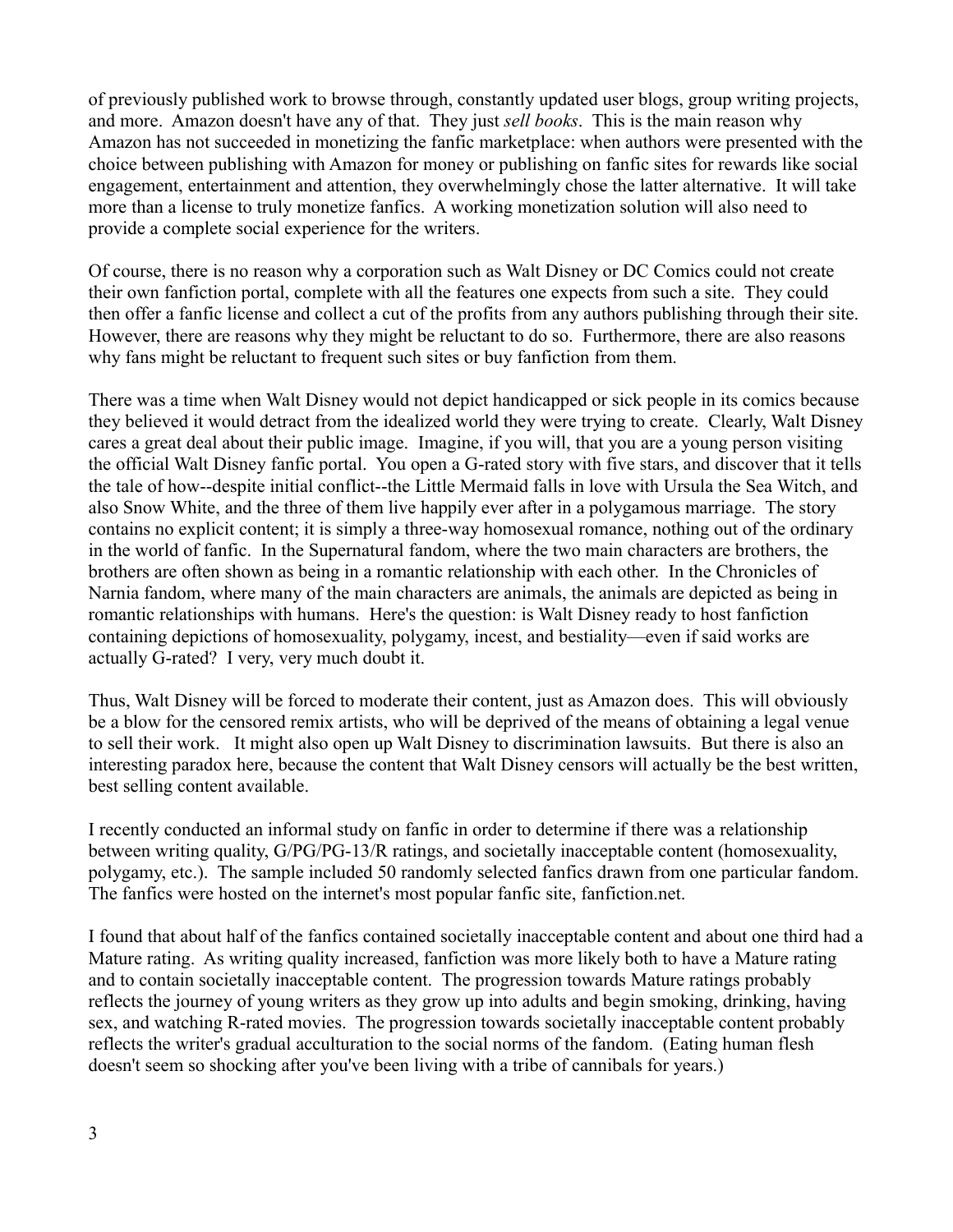The inevitable conclusion is that the best written (and most lucrative) fanfics will be banned from corporate websites and refused a license if possible. IP holders would basically be skimming the cream off the top and throwing it away. Note that this applies specifically to Fifty Shades of Grey, which features BDSM, i.e. Bondage and Discipline. BDSM is defined as, "A variety of erotic practices involving dominance and submission, role-playing, restraint, and other interpersonal dynamics." Both IP holders hoping to profit from megabestselling works like Fifty Shades of Grey and remix artists hoping to create freely will be disappointed under this arrangement. If the random sample used in my study could be taken as representative, then fully one third to one half of remix literature would be censored and unmonetizable, or else the authors would be forced to baudlerize their work to comply with license requirements.

Let us assume for the sake of argument that Walt Disney does succeed in getting a societally acceptable fanfic portal running, and hundreds of fans sign up to publish with them. But here we come to the devil in the details. How is a buyer to know if a particular fanfic is any good? The quality of fanfic is so variable—and often so poor—that a good half of it is not worth reading, much less paying money for (especially after all the highest quality fanfics have been weeded out on moral grounds). There are other pertinent questions that a reader would like to know before laying down money: "Is this fanfic about a character that I like?" "Is said character portrayed in the specific way that I like?" "Is the information given about ratings, content, etc. actually accurate?" Such questions are difficult to answer without actually opening the fanfic to check.

Another problem customers face is most longer fanfics are published a chapter at a time rather than all at once; it is also common for fanfics to be left unfinished. Customers who pay for a fanfic only to have it left unfinished may will think twice before buying again.

A potential fanfic buyer faces many dilemmas that do not apply to other customers. Half of all fanfic will be poorly written; most fanfic will revolve around a character the fan isn't interested in reading about, and half of all fanfic will never be finished. All these factors greatly complicate a customer's decision of whether or not to buy.

There are many potential solutions to this problem, of course: a rating system; giving the first chapter away as a free sample; a "Search Inside" feature like Amazon provides; or a "recommendations" feature. But none of that is half so convenient, fast, or easy as just opening up the fanfic to see what is inside. When browsing through fanfics, I open 20 stories in 20 tabs, take a cursory glance at each one, then close all but three or four of them because they were too poorly written or dealt with topics outside my realm of interest. This "shot gun approach" fails on an Amazon system, despite all of the features that the company helpfully includes for assessing quality before purchase.

When faced with such inconvenience and uncertainty, I suspect that the average reader will become risk averse. Rather than wasting money on purchases that may turn out to be worthless or spending excessive amounts of time trying to determine if a fanfic is really worth paying for, they will cherry pick only the very best and most highly recommended fanfics. For the rest of their reading needs, they will go to free sites.

Under this system, only the most popular authors will make money; the middling and amateur authors will not be able to monetize their work. After reaping poor returns, the less popular authors will probably return to the free sites, where at least they will enjoy the attention and praise of their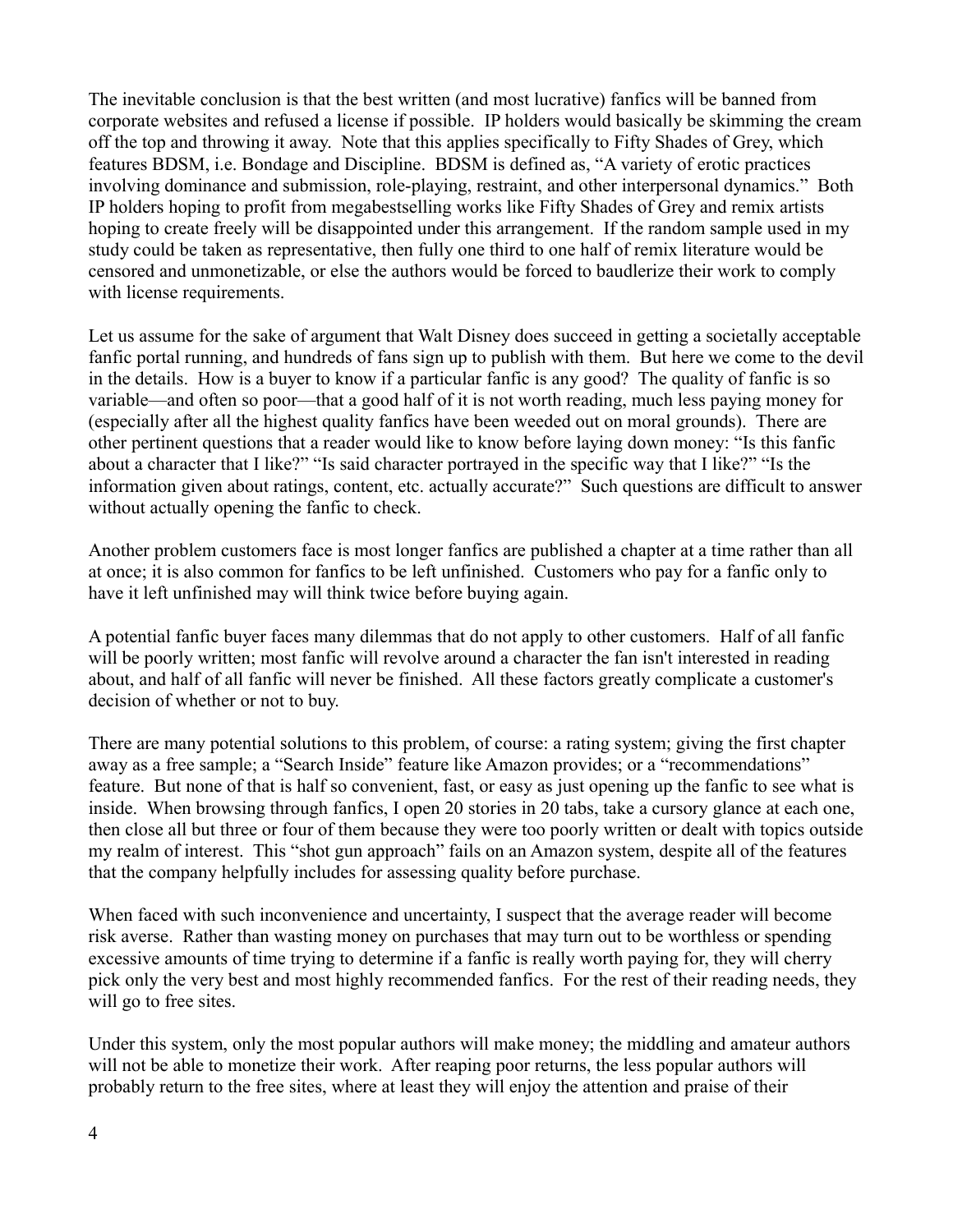readership--if not their money. After the exodus of the middling and poor authors, Walt Disney's site will cater to only the top 1% of all authors. At this point it will look exactly like Amazon's Kindle Worlds marketplace: controlled, quiet, perfect, and dead. All the action and activity will have moved elsewhere. Needless to say, the vast amount of remix artists will not be making money under this system, despite the availability of licenses and the good intentions of the company.

To be optimally successful, a system of remix licensing should not force artists to use a single controlled website or a single monetization strategy. Rather, the license should reach artists on the sites they already frequent and allow them to select their own business models. Such a license would need to allow remix creators to continue to share their work on popular sites like fanfiction.net, Wattpad, DeviantArt, YouTube, Tumblr, Facebook, etc.

But in an absence of a IP holder controlled website, how would rights owners determine, for example, which pseudonomous DeviantArt users have a license to remix their work? The vast majority of fan artists do not publish under their real names, nor is any contact information provided. If IP owners cannot determine which users have a license, then how can they collect a cut of the sales or prosecute remix artists who earn money without permission? Furthermore, how can remix artists sell their work on popular sites like Facebook or fanfiction.net? These sites don't even have a "Checkout" or "Paypal Donate" button anwhere. Is it possible for a remix artist to earn money online without the services of a store provider?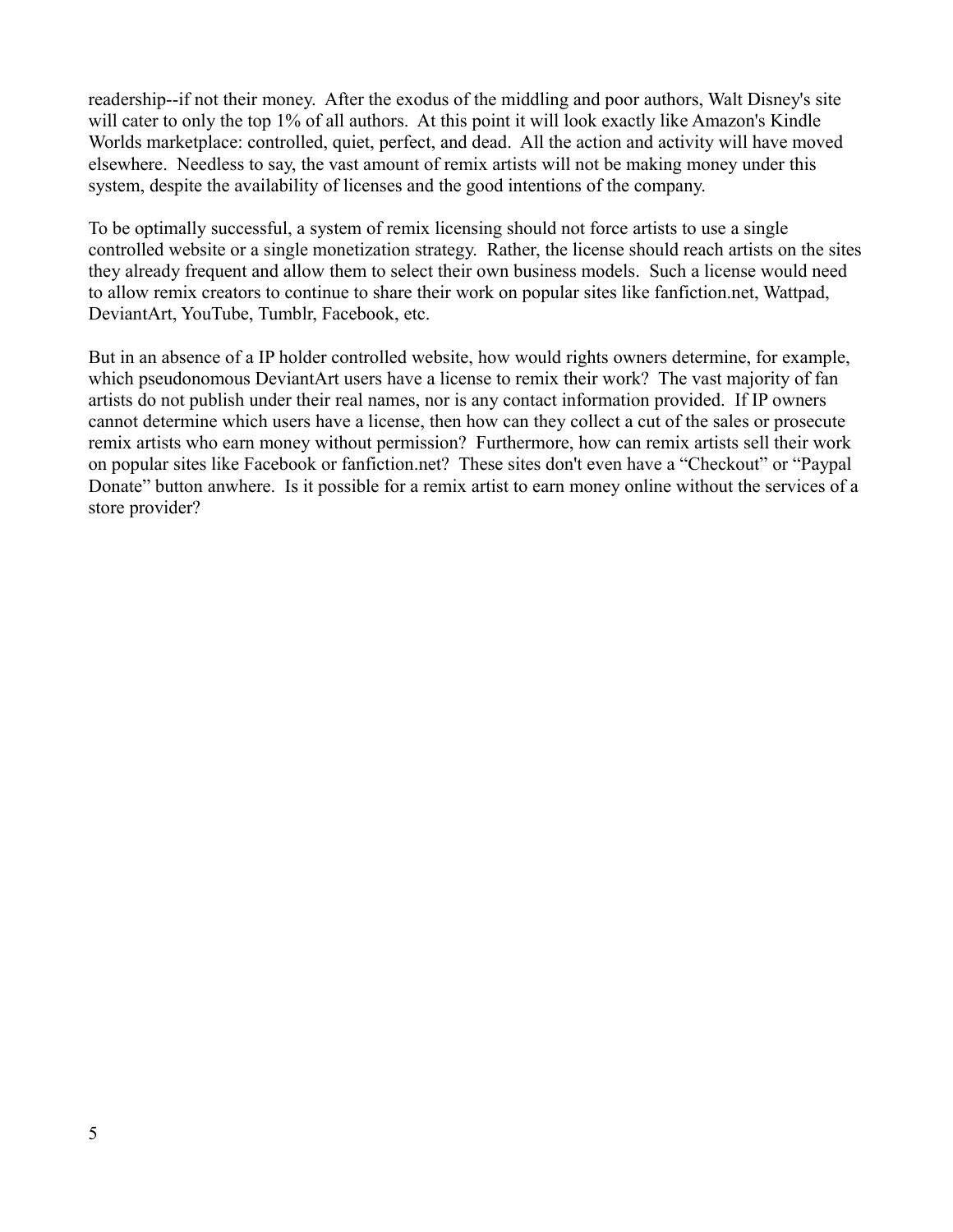# **A brief primer on bitcoin**

You asked, "What specific changes to the law, if any, should be considered? To what extent are there approaches that do not require legislation that could constructively address these [remix] issues?"

Does "give up all hope of regulating it" count as an approach that doesn't require legislation? Copyright law has historically been sufficient to stem large scale commercial infringement by companies, but it has never stopped mass infringement by ordinary people.

- When the process of creating and sharing text over the internet became simple and user friendly, people immediately began to do so—ignoring copyright law as quickly as they could cut and paste.
- When the process of creating and sharing digital images over the internet became simple and user friendly, people immediately began to do so—trampling on the rights of photographers and artists.
- When the process of creating and sharing movies and music over the internet became simple and user friendly, people immediately began to do so—flooding the web with millions of infringing YouTube videos to the accompaniment of unauthorized music.
- When the process of monetizing every story, video, and piece of artwork online becomes simple and user friendly, people will immediately begin to monetize their work—regardless of what copyright law may allow.

Most popular fanfic/fan art sites do not make it easy or convenient for creators to monetize their work. Some sites explicitly forbid monetization in their terms of use, despite the fact that some fan submissions are perfectly legal (i.e. Pride and Prejudice fanfic is legal because the book has fallen into the public domain). Yet even for sites like DeviantArt, Wattpad and YouTube, which include monetization features like print sales, crowdfunding or ad revenue respectively, there is no simple way for an artist to add a "Donate" button next to their story, video, or artwork. Furthermore, in order for users to do business on these sites, they must first provide their real name, tax information, and a verified bank account—a big turn off for the average creator, who simply wants to share their work without any extra hassle. Finally, the sites take a middleman's cut of the creator's profits.

In sum, artists who wish to monetize their work on UGC sites face an inconvenient and intrusive process. Official channels are often difficult to use and lack useful features (such as a basic "Donate" button). Furthermore, many remix-dedicated sites do not provide any monetization options at all, or actively forbid monetization in their terms of use.

Due to technological development, this situation is set to change in the next few years. Bitcoin, an increasingly popular internet currency (see here for more information: http://bitcoin.org/en/faq), will make it possible to monetize any website where a user can enter text or insert a scannable QR code. In fact, I can monetize the document you're reading now. If would like to send me money, simply copy/paste my bitcoin address, 1HJQxpZrdVg3wTRjrtd2aoaZDSdDRVqSrH, into your bitcoin wallet (you can get one here: http://bitcoin.org/en/choose-your-wallet). Type the amount of bitcoins you would like to give me and click send; they will arrive in my wallet within minutes. I will put the money to good use buying merchandise at online retailers. You can already pay directly in bitcoin at companies like Reddit, Foodler, Wordpress, OK Cupid, Baidu and countless others. Due to the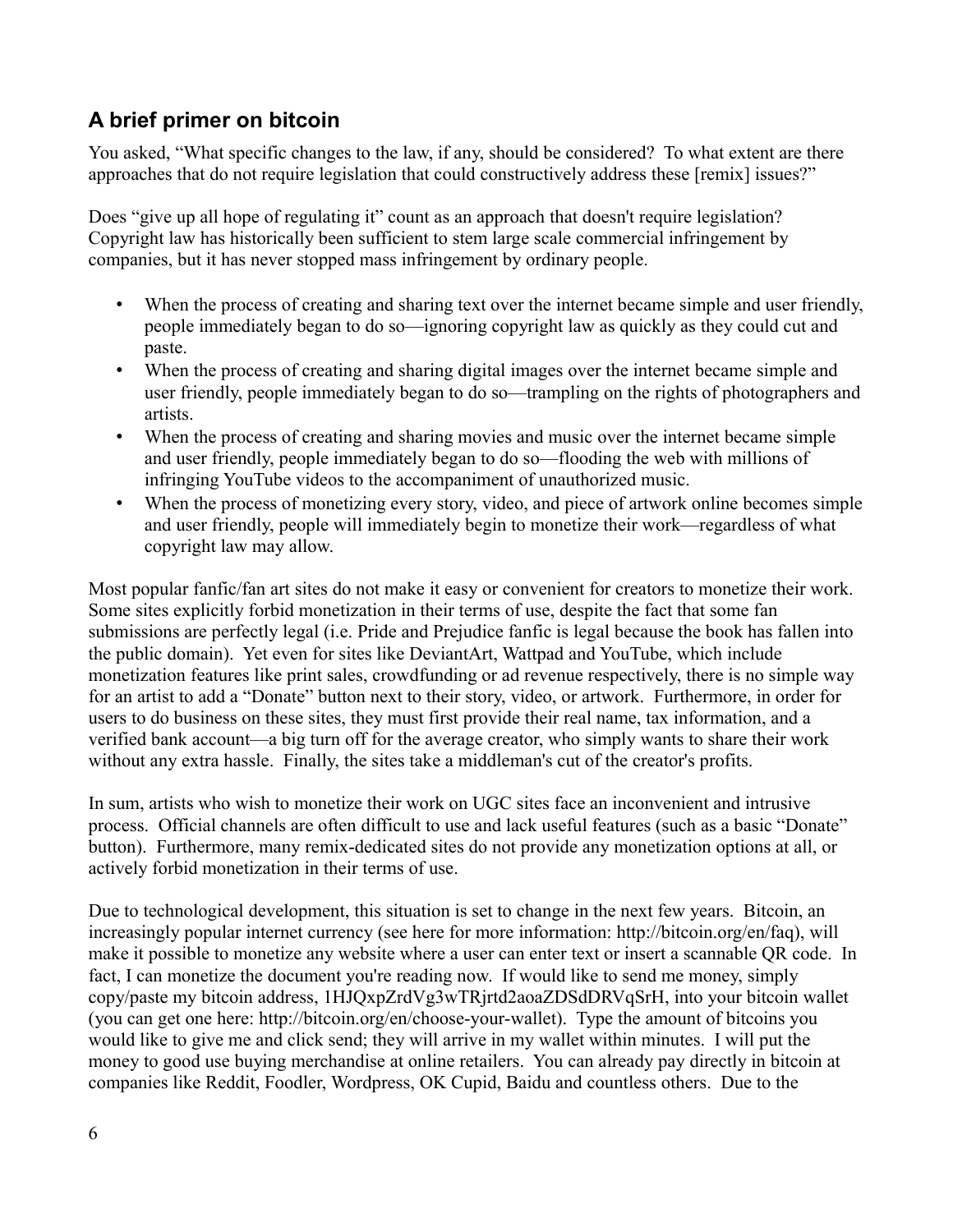merchant friendly nature of the currency (fees are less than 1%, there are no geographical restrictions, and chargebacks are nonexistant), bitcoins are predicted to enjoy growing popularity with online sellers.

A bitcoin wallet and its associated bitcoin address(es) are obtained as easily and anonymously as an email account and e-mail address. Since bitcoin requires no special preconditions for use, it is possible to make online transactions without a credit card, bank account, driver's license, address, or phone number. For obvious reasons, many illegal websites already take advantage of bitcoin's anonymity to sell drugs, guns, contraband, and yes, copyrighted materials. (There is even a bitcoin address posted at the bottom of the Pirate Bay main page.) Bitcoin users do not require the services of intermediaries (Paypal, credit cards, banks) to enjoy the benefits of online commerce, nor do they need a working knowledge of javascript, a \$25/month online store, or a cumbersome tax registration with the IRS. As such, bitcoin is an ideal way to make money on sites that lack built-in monetization options.

When bitcoins become widely used, it will be easy for anyone—anyone—to monetize their story, picture or video by prominently displaying a bitcoin address or QR code alongside it. Soon UGC sites that have traditionally been unmonetized (and unmonetizable by design or decree) will suddenly become as easy to monetize as this document. (Are you sure you don't want to send me money? It's as easy as sending me an e-mail: 1HJQxpZrdVg3wTRjrtd2aoaZDSdDRVqSrH Donate within the next seven days and I'll send you a free copy of my satirical essay, "Why We Need Tougher Mind Control Laws to Stop Piracy." Give more than \$5 in bitcoins, and I'll throw in the associated prize-winning story, "A Penny for Your Thoughts." A perfect Christmas gift for the copyright-obsessed employee in the office next door! Please be sure to put your preferred e-mail address in donation's text field so that I'll know where to mail your gift.)

If site owners wish to stop their users from exchanging bitcoin addresses and soliciting payments, they will have to install software to scan for pictorial QR codes and text addresses. However, users have shown ingenuity in circumventing such filters, i.e swear word filters are commonly tricked by using "(a)" instead of "a" and "\$\$" for "ss." In addition, human readable bitcoin addresses are on the way; this means that bitcoin addresses will someday look like "Tom's Cool Donation Pool – Donate Here!" instead of a string of random letters and numbers. Thus it will eventually be almost impossible for web filters to detect or block donation addresses. As for the algorithmic bots that copyright enforcement companies use to take down pirated movies, games, etc., these machines will not be able to differentiate between human readable bitcoin addresses and normal text. Without continuous monitoring by actual paid humans, it will not be possible to stop users from posting bitcoin addresses and receiving payments.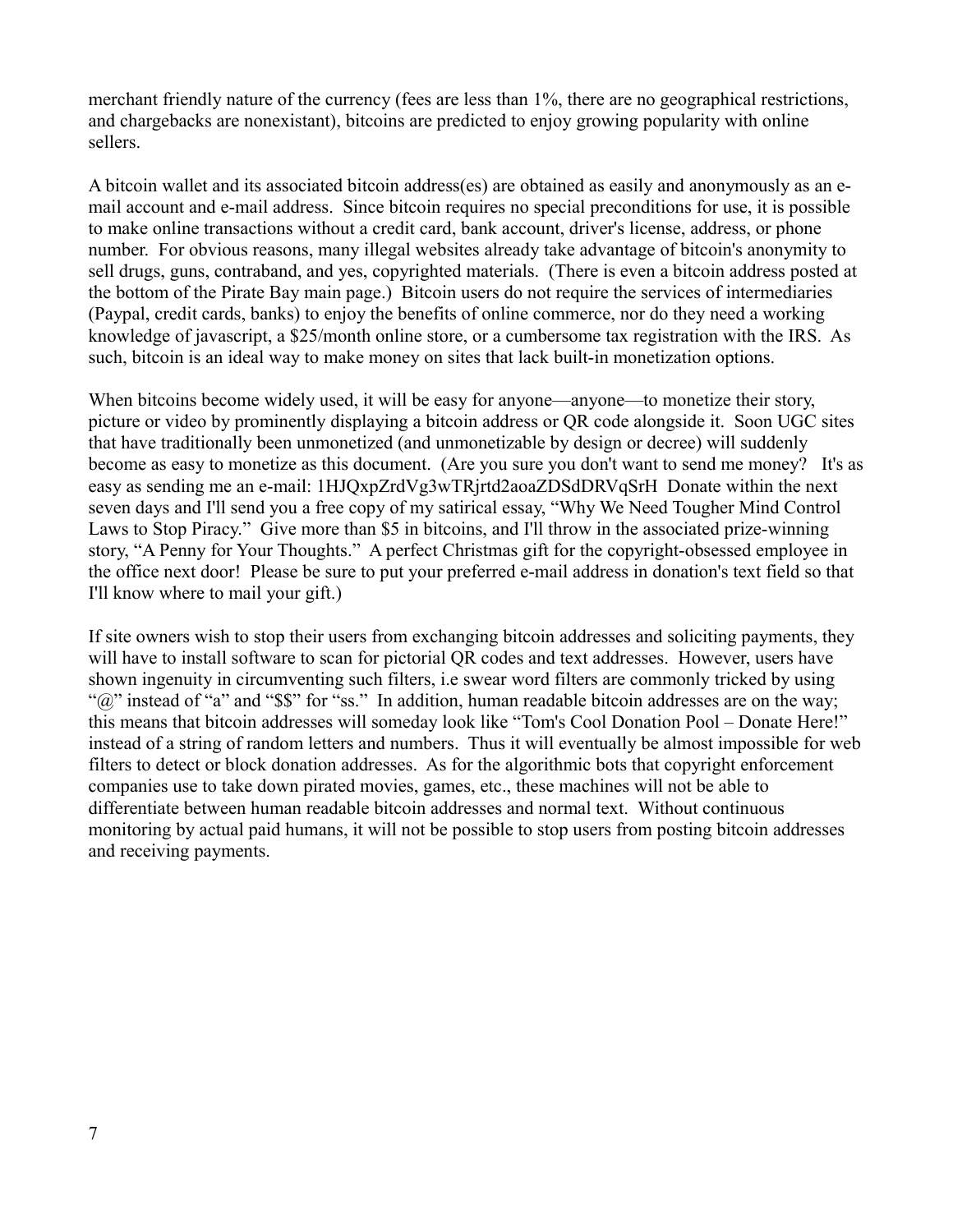# **What new business models could bitcoin enable for remix artists?**

If you click on an e-mail address displayed on a website, your e-mail client will automatically pop up and provide a blank e-mail with the address prefilled in the Send field. This interoperability between your browser and e-mail client is possible thanks to a common set of web standards. But would it be possible to do the same thing for payments? The answer is yes; in fact, a similar addition to the web standards is in the making for bitcoin. The idea is that when a user clicks on a bitcoin address, their virtual wallet will open automatically with the Send field prefilled—just like for e-mail.

Let's take this one step further. E-mail clients allow users to set up an automated response like "I'm on vacation till the  $28<sup>th</sup>$ ." It will eventually be possible to set up similar automated responses for bitcoin wallets. However, these autoresponses will not just send "I'm away from the office" notices. Rather, they will perform actions like sending a thank you message, returning a receipt, sharing a password for a site, or providing a file download such as a musical track, video, or PDF. Users will be able to customize autoresponses for various kinds of triggers, i.e. a payment of a certain amount made to a certain address will trigger the bitcoin wallet to send back a receipt with an attached PDF, while a payment made to a different address will trigger the wallet to send back a thank you note. The bitcoin wallet is in essence behavinglike a digital a store: a user is receiving money and sending back merchandise (a file download, password-protected link, etc.). Bitcoin will make running an online store as simple, free and painless as using Gmail or Outlook Express. The phrase "everybody is a creator" will become "everybody is a small business owner."

Obviously this development will have a major impact on online commerce as a whole, but consider the scenario that it enables for remix artists who want to monetize their work. It no longer matters that DeviantArt has no donate button or that fanfiction.net doesn't have a crowdsourcing feature. A fanfic writer can simply paste the following statement at the top of their story, "Send me donations at 'My Awesome Donation Pool'" or "Help me crowdfund a hard copy version of this story! If we can raise \$600, I can..." Their bitcoin wallet will handle the rest automatically; the UGC sites don't even come into the equation. There is no registration required; no need to share a cut with the middleman; and no need to give out one's personal information online. Bitcoin is an ideal financial instrument for casual creators and consumers.

#### **To license remix artists, you'll have to catch them first**

Bitcoin is also an ideal financial instrument for piracy. For example, a remix artist might create a popular video and publish it on YouTube. They decide to upload the video at an internet cafe in order to hide their IP address. The reason they conceal their online identity is that instead of getting a license, they opted to put a QR code for a bitcoin address at the end of their video. They promise viewers that they will release a sequel when a certain donation amount is reached (due to the nature of bitcoin, it is possible to see how much money has been deposited at a certain address unless steps for concealment are actively taken. Thus users can see how much more money needs to be donated to the pool and verify whether the creator has kept their promise or not).

In this scenario, the IP holder receives nothing, while the video's creator makes 100% anonymous, taxfree profit. When one considers that Amazon asks remix authors to give up 65 – 80% of their profits, it becomes obvious why this route might be tempting. True, eventually the infringing content might be discovered and removed, but what would stop the artist from republishing it under a different name, or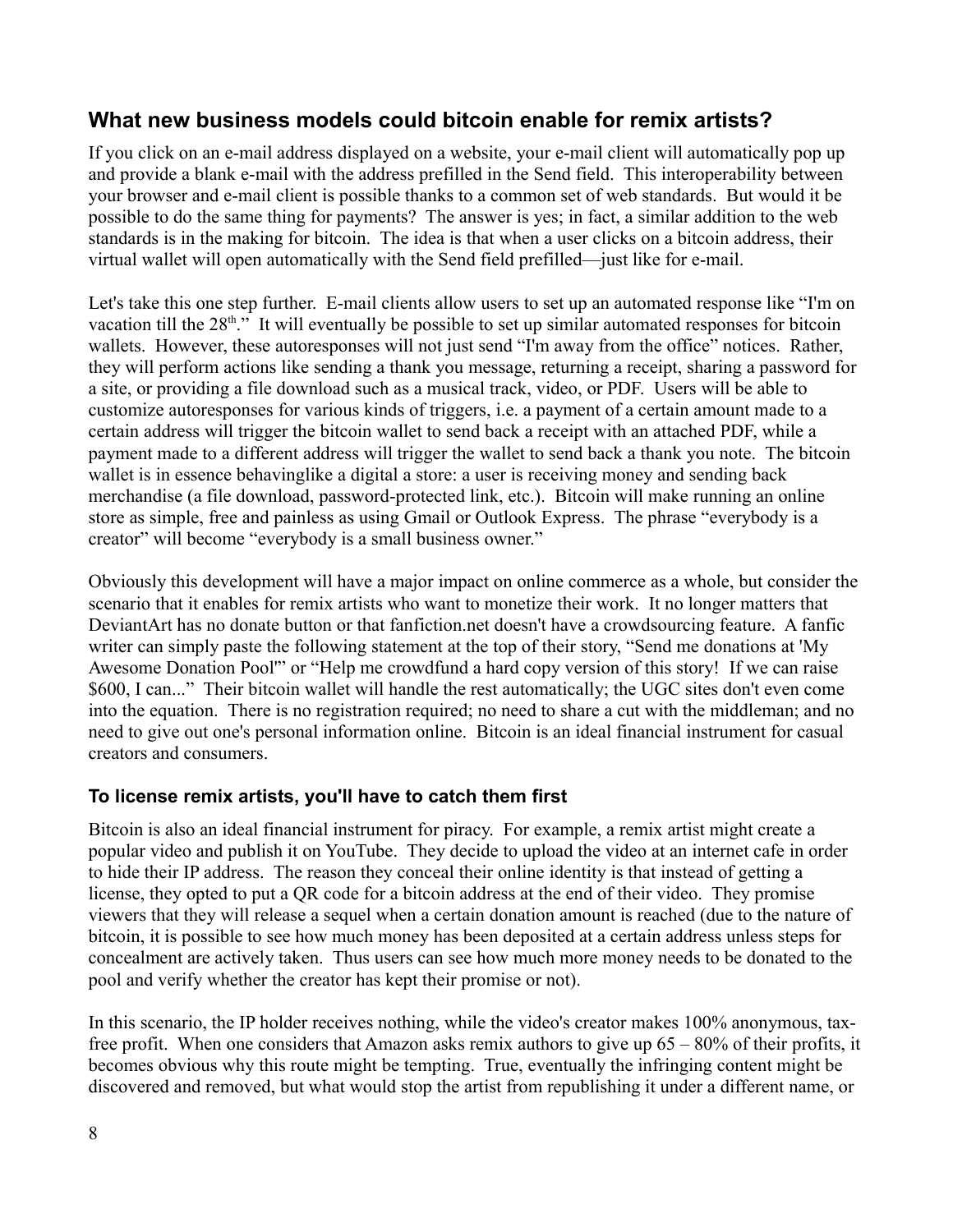even publishing it on a site like Pirate Bay? (Thanks to the QR code, the creator can continue to make money even on illicit sites. Therefore peer-to-peer sharing simply increases their exposure and hence their profits.) The artist-as-pirate scenario will become increasingly attractive if licenses are exploitative or difficult to obtain.

#### **Business models for the fans, by the fans**

Traditional business models do not necessarily provide a good fit for existing remix art practices. For instance, serialization is the norm for fanfic, but Amazon's Kindle Worlds program does not provide any options for this model. Bitcoin, by contrast, is a flexible tool that will allow artists to choose their own monetization strategy.

Suppose an author wanted to monetize a free serial fanfic on a site that does not provide built-in monetization options. To a traditional publishing company, the idea of making money under such circumstances would be well nigh unthinkable, but to the forward looking remix author, it is a simply a matter of posting a bitcoin address at the top of the fic with the explanation that, "When I reach \$20 in BTC, I'll release the next chapter. If we reach the goal in a week, I'll also throw in a free comic on my DeviantArt page! Those who donate \$2 or more will receive a sneak peek at the next chapter, while the first person to donate \$10 or more will get to name the new character who turns up in the next chapter." There might even be bidding on the plot of the story, i.e. "Should Archie go to the prom with Betty or Veronica? Send me a donation with the name of the girl he should choose. Whichever girl receives the most donations by October 18<sup>th</sup> will be the victor. 20% of the proceeds will go to buy comics for the Children's Reading Charity." The author could even create a market for previews, bonus content, commentary, deleted scenes and incentives.

Since bitcoin has such very low transaction fees  $\left($  < 1% per transaction), it is practical for websites to use micropayments. A micropayment-enabled fan site could allow users to browse archives without restrictions—after the user signs up and agrees to give \$0.03 in BTC for each chapter they read. This strategy could also work well with an advertising or subscription-based Spotify model. The illegal book site Torboox ran into the interesting problem of earning *too much* revenue this way (see full story here: [https://torrentfreak.com/too-much-cash-causes-pirate-admin-to-quit-43k-ebook-dump-imminent-](https://torrentfreak.com/too-much-cash-causes-pirate-admin-to-quit-43k-ebook-dump-imminent-131103/)[131103/\)](https://torrentfreak.com/too-much-cash-causes-pirate-admin-to-quit-43k-ebook-dump-imminent-131103/).

One other monetization strategy that bitcoin simplifies is the commissions market. Fan authors and artists commonly accept "commissions" to make works at a set fee (for example, \$5 per 400 words or \$20 for a black and white ink drawing). However, the commissions market has never been fully exploited in the sense of a website devoted purely to such activity. The closest equivalent is the FandomAid page, where fans offer to write stories or draw pictures in exchange for payments made to charitable causes. Doubtless the reason this market remained untouched is the questionable legal status of remix works. Indeed, fan charity drives have been shut down by IP holders in the past.

#### **Could remix art hold the key to piracy-proof business models?**

Since bitcoin-based business methods will be designed by remix artists rather than for them, the methods will evolve organically as the community experiments and develops its own best-fit models. Fan creators may discover that Amazon's pay-to-read model is not the only way—or even the best way —to monetize their work.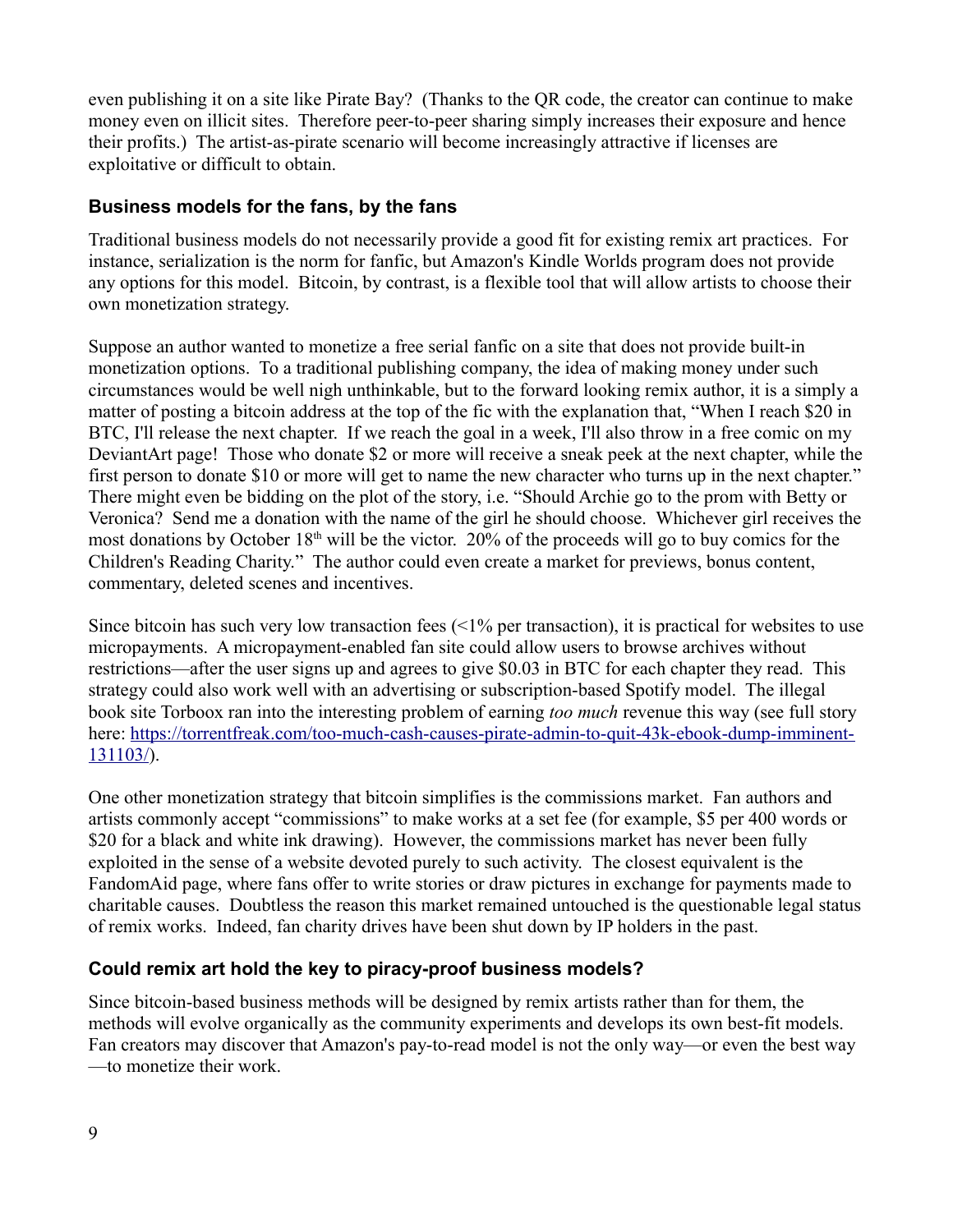One of the interesting traits of fanfiction writers is that they do not, by and large, worry about piracy. While traditional writers have struggled to adapt to the idea that their books can be shared freely on the internet without compensation, fanfic writers take it for granted that their books can be shared freely on the internet without compensation—because that is the only way they have ever done shared their books. Fanfic monetization strategies that emerge from this "free-as-default" mindset will probably be better suited to the realities of the internet than the pay-to-read mindset of traditional publishers.

One natural consequence of the current fanfic publication model is that readers have few incentives to search out pirated fanfics. Fanfics are free, have no restrictive DRM, are accessible with a single click, and can easily be discovered on Google. Furthermore, since fanfic authors continuously update, edit, and improve their work over the course of years (as opposed to a creating a single, definitive edition that remains unchanged forever), readers have an incentive to seek out the original author's most up-todate version as opposed to a pirated alternative that may not have the most recent content. (Who would pirate a book which didn't include the last five chapters?) Fanfic authors also release short 1 - 4 page stories ("drabbles" and "shorts") that are marginally related their longer works. Readers who wish to enjoy all the drabbles and shorts that go with a story need to have access to the author's real user profile and its updated list of works. For all these reasons, fanfic is much more resistant to piracy than traditional books.

It is important that fan creators be allowed to experiment with business models that work natively on the internet. Instead of trying to squeeze new wine into old wineskins, new forms of content should be allowed find new business models that fit them. Perhaps traditional writers could learn a thing or two from fanfic writers.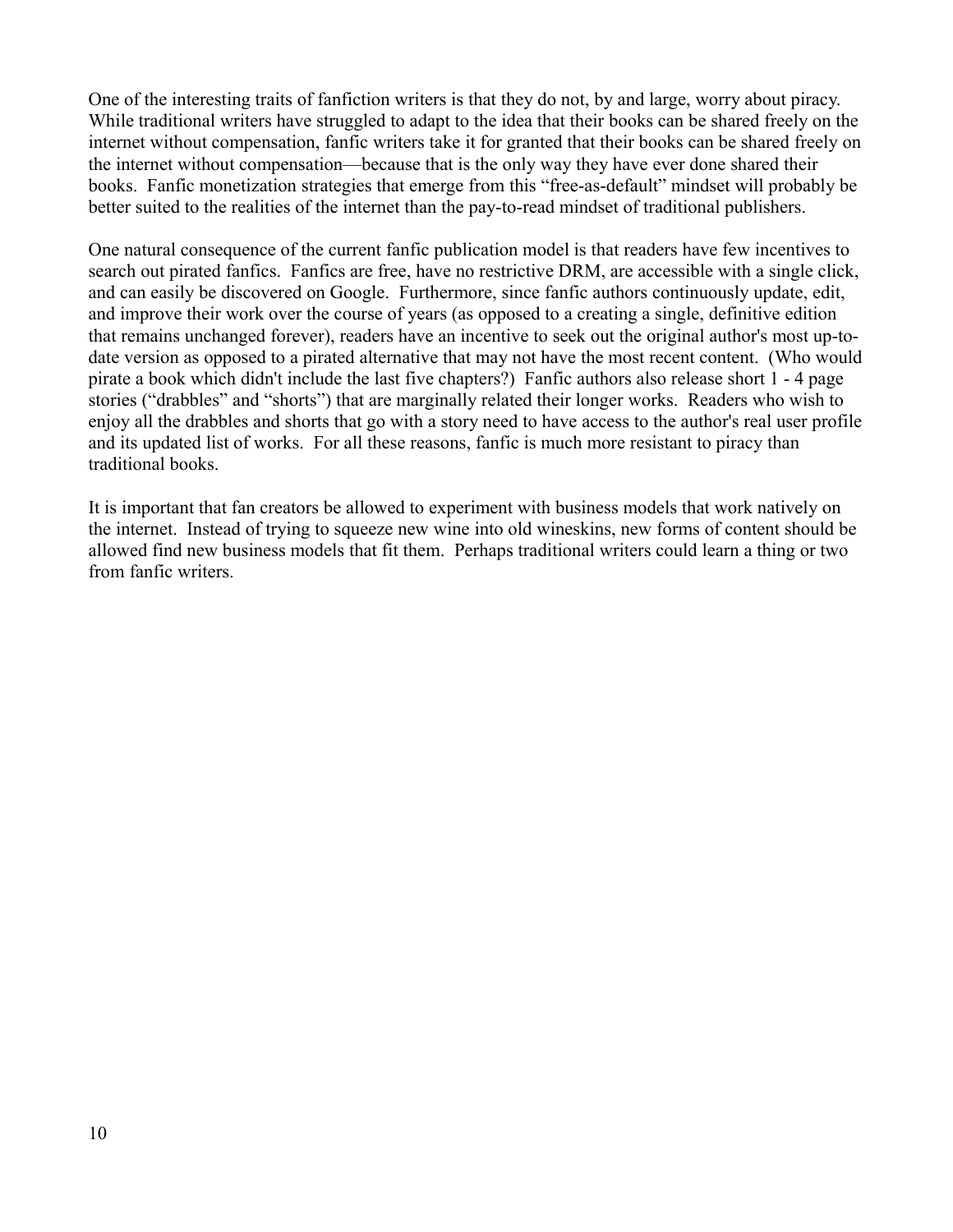# **Amazon vs. Bitcoin**

Let's briefly contrast the Amazon licensing model with bitcoin's free model.

- **Amazon model:** Author can publish in Kindle Worlds and only in Kindle Worlds.
- **Bitcoin model:** User can publish on any website they feel comfortable with.
- **Amazon model:** Amazon  $\&$  the IP holder take a  $65 80\%$  cut of the user's profits; the IRS gets the rest.
- **Bitcoin model:** User keeps 100% of the profits for themselves.
- **Amazon model:** Amazon decides what price the user's work will be sold for.
- **Bitcoin model:** User decides what price they will sell their work for.
- **Amazon model:** User must use the standard pay-to-read model.
- **Bitcoin model:** User can use whatever business model suits them best.
- **Amazon model:** User must go through a lengthy sign up process, verify their identity, and get a license before publishing. User must give up their real name, bank account number, and full contact information.
- **Bitcoin model:** User just publishes; no sign up or verification is required. User maintains comfortable internet anonymity.
- **Amazon model:** User's work is scrutinized by Amazon for quality, appropriateness and legality before publication.
- **Bitcoin model:** User just publishes, utterly ignoring quality, appropriateness and legality. Other users decide if the work is valuable or not.
- **Amazon model:** User signs contract giving up most of their rights to Amazon & co. in perpetuity.
- **Bitcoin model:** User keeps all rights for themselves.
- **Amazon model:** Authors and readers don't interact on website. Site lacks interesting activities and social engagement. There is limited choice; users publish on Kindle Worlds or not at all.
- **Bitcoin model:** Authors and readers are knit together by social bonds. Sites have ongoing activities and entertainment. There is a huge variety of publication sites to choose from. The user can make their own site if they aren't satisfied with any of the current offerings.

It's pretty obvious that Amazon's fanfic store is a cassette player in an iPod world. The average person will go for simplicity, convenience, freedom, profits, choice, and enjoyment every time.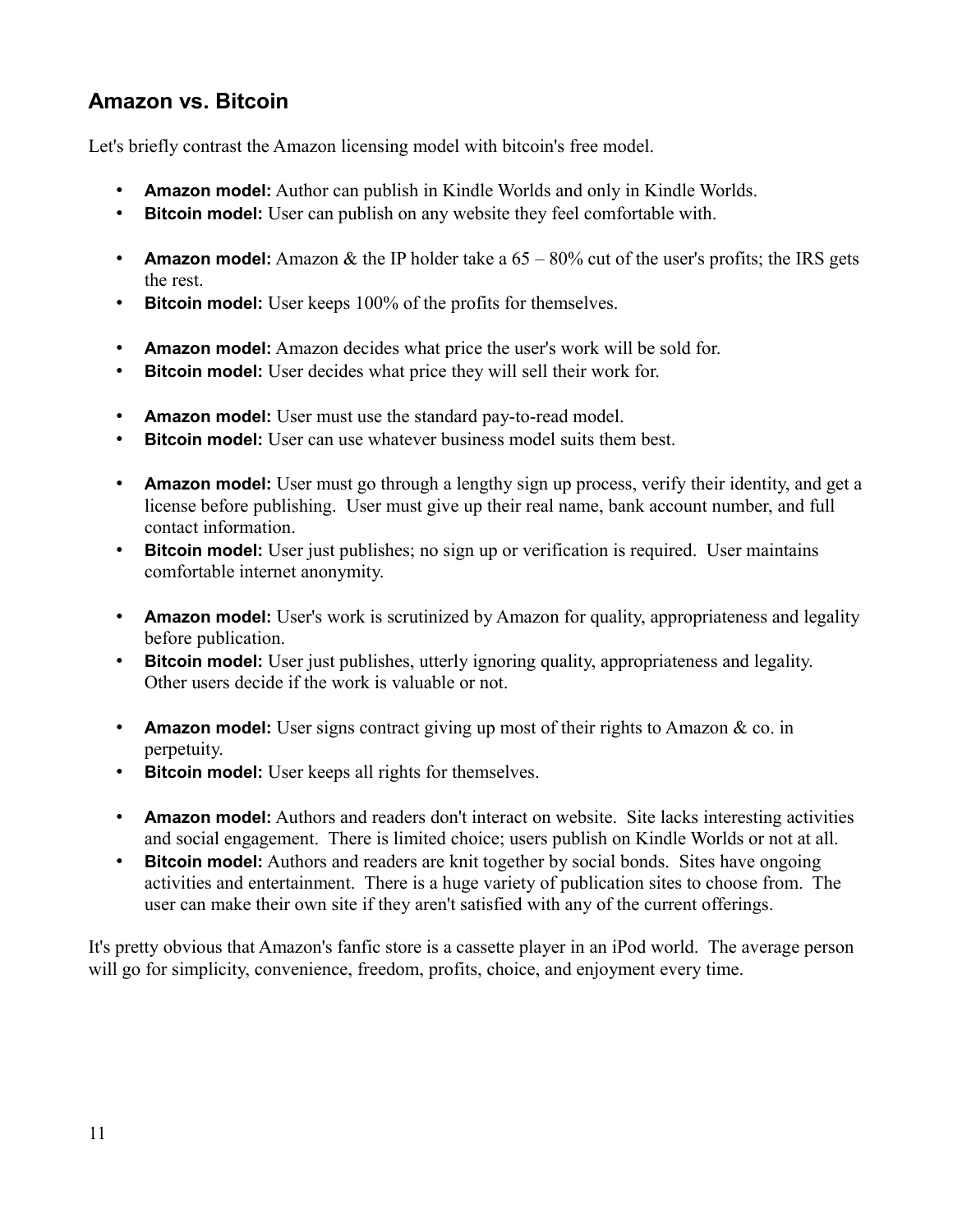# **Given the rise of bitcoin, should there be any changes to the law to enable remix art?**

Derivative works should be fully legalized without any need for a license--whether compulsory, micro or otherwise. The remix artist should not be required to give any compensation to the IP holder. This is in line with the expectations and practices of the vast majority of remix creators, and shows consistency with current law regarding parody. (It is perfectly legal for a parodist to "steal" a copyrighted work, mock it savagely, then sell the resulting product for profit. No one objects to this practice, yet when a remix artist wants to create something new with old materials, there are threats and fines. This a clear double standard.)

#### **What will happen if copyright law does not adapt to meet the expectations of everyday users who monetize their work with bitcoin?**

One of the interesting things about bitcoin is that it is an ideal currency for children. Paypal, Visa, etc, require an ID, bank account, and tax information. Children have no bank account, are too young to apply for a credit card, and are generally discouraged from giving out personal information online for fear of pedophiles. For children there is only one real financial option: cash. Parents pay allowances to their children in cash for several reasons: 1.) Cash is easy and convenient. 2.) Cash has a built-in spending control. The child can't go into debt as they could with a credit card. 3.) Parents have no choice—there is no other payment system that minors can use.

Bitcoin provides all three of these features, and makes an effective substitute for cash. If a parent gets their child a bitcoin account, they won't have to go to the hassle of breaking out their credit card every time the child wants to make an online purchase. Instead, the child can simply use their own allowance to buy the item themselves. Many children will doubtless prefer bitcoin over cash because it opens up the internet's game arcades (game apps) to them. An additional benefit is that bitcoin allows parents to transfer money to their children instanteously from a distance. This comes in handy if the child forgets their lunch money or their field trip fee.

How does the concept of children using bitcoin fit in with remix art? The connection is this: I started writing fanfics when I was in elementary school. By the time I reached  $7<sup>th</sup>$ -8<sup>th</sup> grade, I was posting my works on internet sites. There were many users my own age on the sites I frequented; apparently we headed for remix sites as soon as we had access to the internet. Even then, I knew how to post my email address at the top of my fanfics to receive feedback. It would have been just as easy for me to include a bitcoin address.

I am convinced that nothing, nothing, is going to stop kids from writing fanfic and posting fan art online. And since the youth of tomorrow will have bitcoin addresses as well as e-mail addresses, how are they to be stopped from monetizing their work? Do we really expect  $7<sup>th</sup>$  graders to learn copyright law, apply for the appropriate license, pay fees to the original IP holders, or give a cut of their income to distant corporations and the IRS? Do we expect it from  $8<sup>th</sup>$  graders? 9th graders?  $10<sup>th</sup>$  graders? The average adult is completely unaware of what copyright law says. In fact, most of the remix artists I know (even the adults) are blissfully unaware that they open themselves up to a lawsuit every time they publish. They believe that it must be legal to publish remix art since nobody is taking their work down. "Everybody's doing it, so it can't be wrong," they reason. Someday that argument will hold true for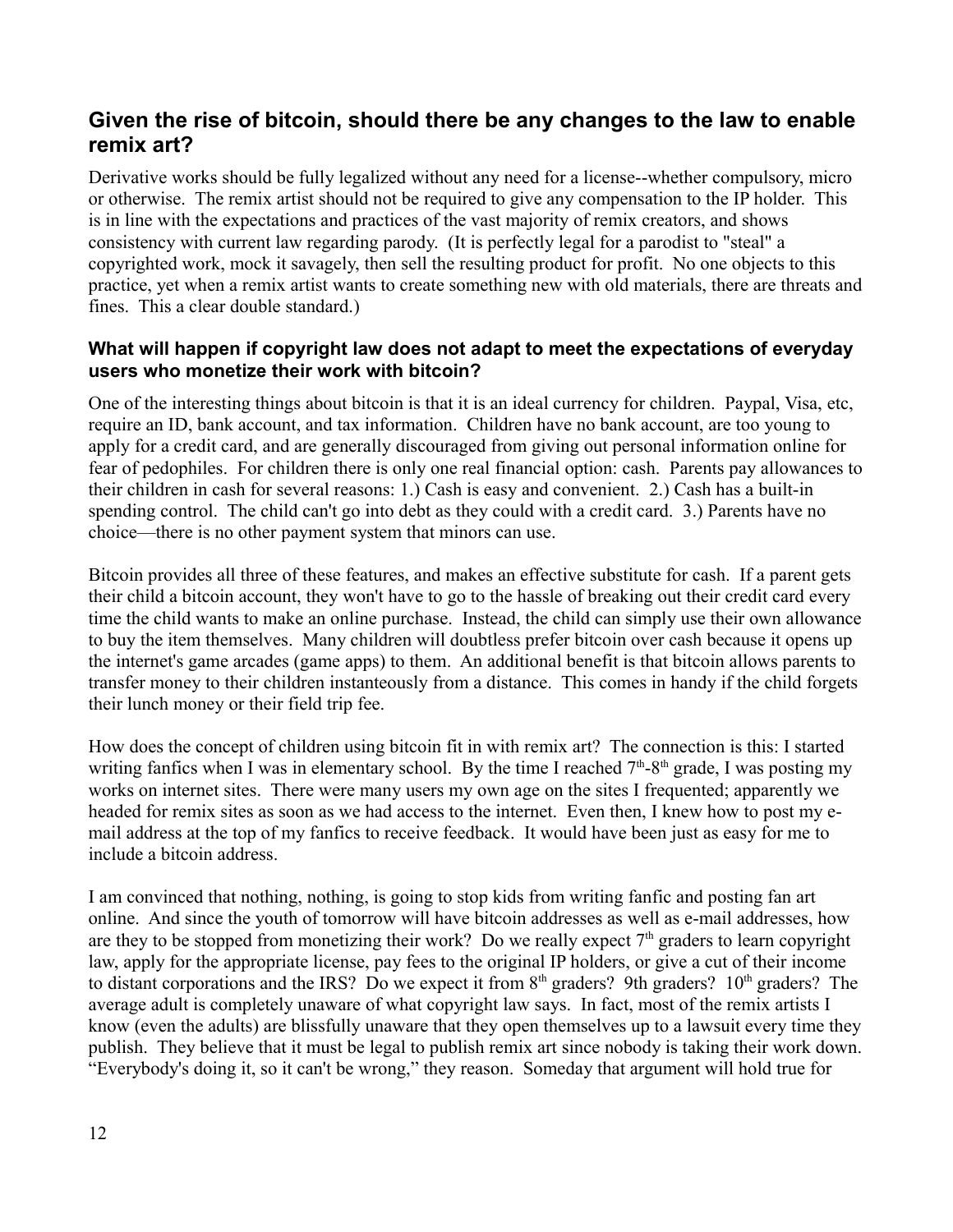collecting money on remix art. Indeed, this is already the case on DeviantArt and Etsy, where monetized remix art is a common feature of the landscape. Norms before more permissive every year.

For the sake of argument, let us pretend that we expect a freshman college student to be able to figure out who the rights holder(s) are, apply for a license, pay any required fees, etc. However, let us also suppose that the student has been using the simple, free, user-friendly bitcoin monetization method since they were a child (because the legal monetization options were too complicated and intimidating for children). What is going to make the now-adult give up their bitcoin monetization habit and start complying with copyright law? What will precipitate their conversion from the "unofficial economy" to the licensed economy?

Enforcement, perhaps? But how well will this actually work? Recently in Finland, a nine year old girl went searching for a favorite song and found it on Pirate Bay. Later the police came to the young pirate's house and seized her Winnie the Pooh laptop for illegal downloading. The result? A swell of popular outrage among Finnish citizens that eventually resulted in a crowdsourced citizen's initiative to reform the nation's copyright laws. Legislators will be voting on said initiative later this year.

As they say, "On the internet, no one knows you're a dog." So how will enforcement agents (or enforcement algorithms, as the case may be) tell the difference between innocent young artists and hardened adult artists? Most children don't accidentally download torrents, but nearly all children draw pictures and write stories about Batman, Spongebob, and My Little Pony. What will happen when Disney accidentally sues a twelve year old for the crime of soliciting bitcoins donations on her fanfic about Winnie the Pooh? ("I just wanted money to play Angry Birds," the tearful child told reporters.) It would be absurd to expect parents to explain to their children that they aren't allowed to post doodles of Batman online, "because when you draw pictures of other people's characters, it's stealing." Legislators should think long and hard before regulating an activity that children do on a weekly basis.

Does it matter what nine year olds do online? Yes, because nine year olds turn into ten year olds, and ten year olds become eleven year olds, and then finally you have a surly teenager demanding, "Why the bleep should I have to get a freaking license for something I've been doing with bitcoin all my life? This is stupid!" Then they'll keep ignoring the law, just as they have since they were children. Once users become addicted to the simplicity, flexibility and convenience offered by bitcoin, it will be difficult to convince them that they should go back to the old way of doing things.

Yet it is important to note that most remix artists do not set out to deliberately flaunt the law; they only want to create art. Still, with time and abuse—and with real money at stake—this mindset could change. When an IP holder or UGC host takes down fan content (for example, an estimated 8,000 stories were recently purged from fanfiction.net by the site's owners), the forbidden content will often pop up again on a locked, secret website accessible only to trusted members. If this trend were combined with the rise of illegal online marketplaces such as Silk Road and its darknet clones, the result could be a black marketplace for remix art. Remix artists whose work is denied a license or who are otherwise locked out of the legal economy may learn to use anonymizing tools to monetize their work on sites that are not receptive to DMCA claims. Bitcoins are already the currency of choice for such sites.

If remix laws and licensing aren't simple enough for everyone to use, then both will be ignored by the online masses. A casual UGC creator isn't going to say to themselves, "Hm, I want to post my sketch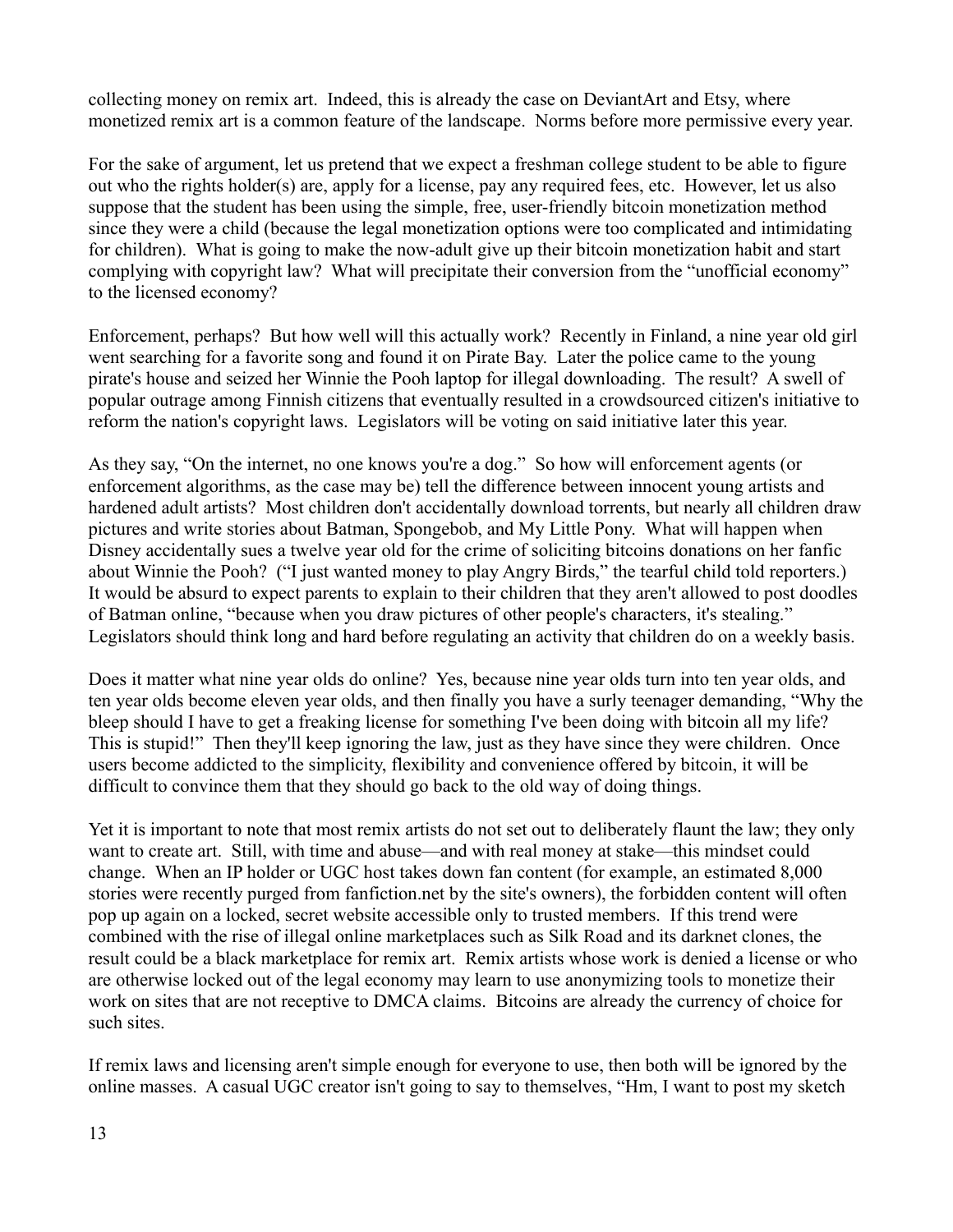of Garfield online. But first I'd better go read up on what the law says about remix works, obtain a license, verify my true identity, and submit my work to Jim Davis' database of authorized remix works." No, the user just posts the picture. Even educated remix artists who actually know what the law says will rationalize to themselves, "I just want to post one picture of Garfield. I don't want to have to get a whole license just for one picture. It's no big deal anyway; I'm only gonna make a few dollars." Then their work will go viral and they'll get slammed with a lawsuit.

In the face of mass infringement, license enforcement will probably occur on a reactive basis: when stories, videos, and other fan projects become too popular, corporate lawyers will turn up to enforce copyright law. There will be a double standard when it comes to enforcement. Most average users will be allowed to infringe all they want (as they do now), unaware that the law makes them criminals. Meanwhile, a select handful of users will be legally licensed and held to account for their actions. I suspect that only an elite 1% will ever go to the hassle of getting a license, unless said license is a one click sign up, a check box for a legal document that no one will read, and an e-mail confirmation. Meanwhile, Bitcoin is simple enough for anyone who understands e-mail to use and makes monetization as easy as "copy, paste, post." I think history has already proven that laziness trumps obedience to copyright law every time.

Despite sporadic enforcement efforts, there will be no real way to stop the tide of unlicensed monetization. One of the main problems IP holders will face is that there will be no easy way to tell that user Bob\_28942 has a license while user FanGirl22 doesn't. (I assume that the two users are not publishing on an IP holder controlled website.) True, the IP holder could create a database of officially licensed remix works and compare these to users' published works. This sounds nice on paper, but in reality it is a very ambiguous situation, especially considering the unique properties of bitcoin. For instance, is it infringement if:

- A user displays three remix pictures on a webpage, but only one of them is authorized, and there are revenue-generating advertisements on the side of page.
- The first chapter of a story is authorized, but the next ten chapters are unauthorized.
- A user posts a bitcoin address on their site profile, Facebook page, or personal website. All of the user's unauthorized work includes a prominent link to their profile, and the user incentivizes viewers to visit said profile.
- A user gets authorization for their story, then writes a second draft which no longer matches the entry in the authorized database.
- A user has posted a bitcoin address on an unauthorized story. However, this same bitcoin address is also posted all over the internet on forums, blog comments, newsletters etc. The user claims that the bitcoins in her account came from these other sources, rather than from readers who enjoyed the unauthorized story. It is difficult to verify who the owner of a bitcoin address is or where the money it contains originated from, so how can the rights holder prove that the user was actually paid specifically for the story, rather than for other services?
- A user posts an unauthorized artwork, and comments are enabled. The first comment is by an anonymous poster who says, "If you like this picture, donate to the author's bitcoin address here!  $\cdot$  Is this comment written by a.) an enthusiastic fan who wants to support the author by posting the author's real bitcoin address, or b.) A scammer trying to take advantage of the author's popularity by posting their own bitcoin address, or c.) the author themselves, acting anonymously in their own interest?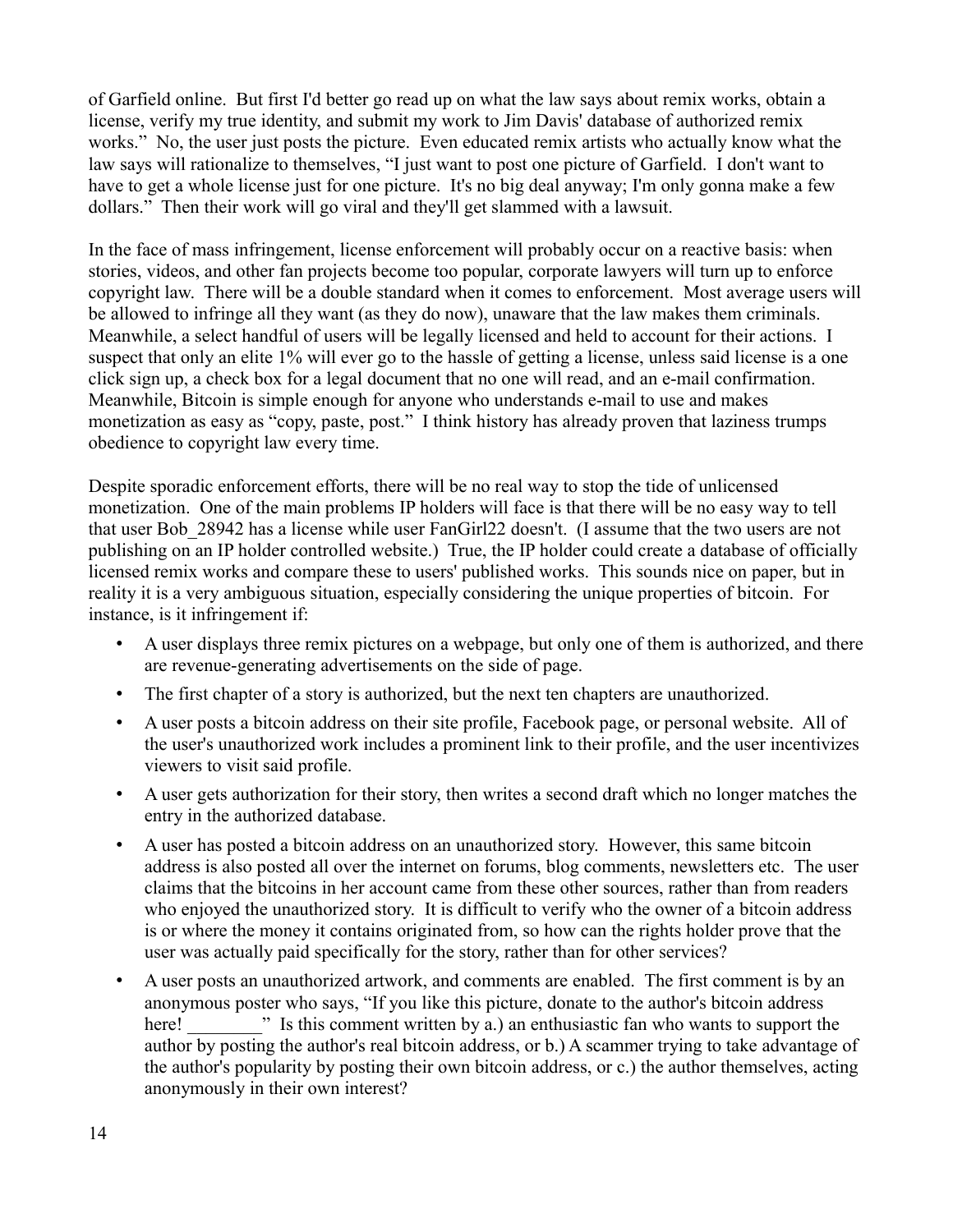If rights enforcement seems tricky now, it will be even more tricky in the future. Bitcoin is difficult to trace, difficult to seize, and difficult to control. Furthermore, the current architecture of fan sites is not built around the idea of enabling clear licensing. It is hard to imagine how fan sites could be changed to enable clear licensing without removing many of their most enjoyable features.

### **Are average people capable of navigating the rights landscape?**

Average people (particularly children and teens) will not find it easy to determine which rights holders they need to obtain licenses from. When people look at a seemingly monolithic fandom like "Transformers," they assume that it is owned by Hasbro because they produce Transformers toys, or Paramount Pictures because they made the Transformers films. But the closer one looks at the IP situation, the more difficult it becomes to say which rights holders must be petitioned for which rights.

For example, in Hasbro's original Transformers series, there was a minor character, Skyfire, who was licensed temporarily from the company Harmony Gold. The rights to Skyfire reverted back to Harmony Gold years ago, but fanfic writers and fan artists remain unaware of the change to this day. In the short disclaimers that accompany their remix works, they write, "Transformers is owned by Hasbro, I own nothing. Please don't sue me, I have no money." Yet their fanfic actually revolves around Skyfire, a Harmony Gold property. Harmony Gold recently sued Hasbro for releasing a Transformers action figure that bore an unmistakable resemblance to Skyfire. If a corporation with a paid staff of lawyers cannot keep such details straight, then how can we expect the average person to sort out the licenses they need to legally remix various properties?

There is also the reality that remix works tend to incorporate other remix works. For example, I know of one character who is widely depicted as being claustrophobic. But this detail was never mentioned in the original show that the character starred in. What happened was that years ago, an unknown fan writer decided to depict that particular character as having claustrophobia in what was evidently a groundbreaking story. Other fans liked the idea and remixed it into their own work, and thus a "meme" was born.

In a remix licensing scheme, it would seem that the fans who built upon that original fan's work would need to seek a license from them as well as from the original IP holders. But can the fan even be identified after all the years that have passed? The original fanfic where the trait was created may no longer even be on the web. It would therefore appear that there is now an orphan works problem in addition to a licensing problem. Considering the amount of "borrowing" that goes in fandom, there are potentially dozens of copyright violations in each fan creation (aside from the obvious violation of the original IP owner's rights).

Amazon solved the problem of remix artists who remix each other's works by requiring fan writers to consent to share all content in their stories with other fan writers (as well as the original IP holders). However, this model only applied to specific properties. For example, Spider-Man writers could share ideas with other Spider-Man writers and with Marvel comics, but not with Batman writers and DC comics. Since remix art often crosses the boundaries of franchises (for example, a poster displaying dozens of famous ships from various science fiction shows), this licensing strategy would not work in a broader internet-wide context. A change to the law itself is necessary to overcome the patchwork of cross-franchise boundaries. To quote the Creative Commons group,